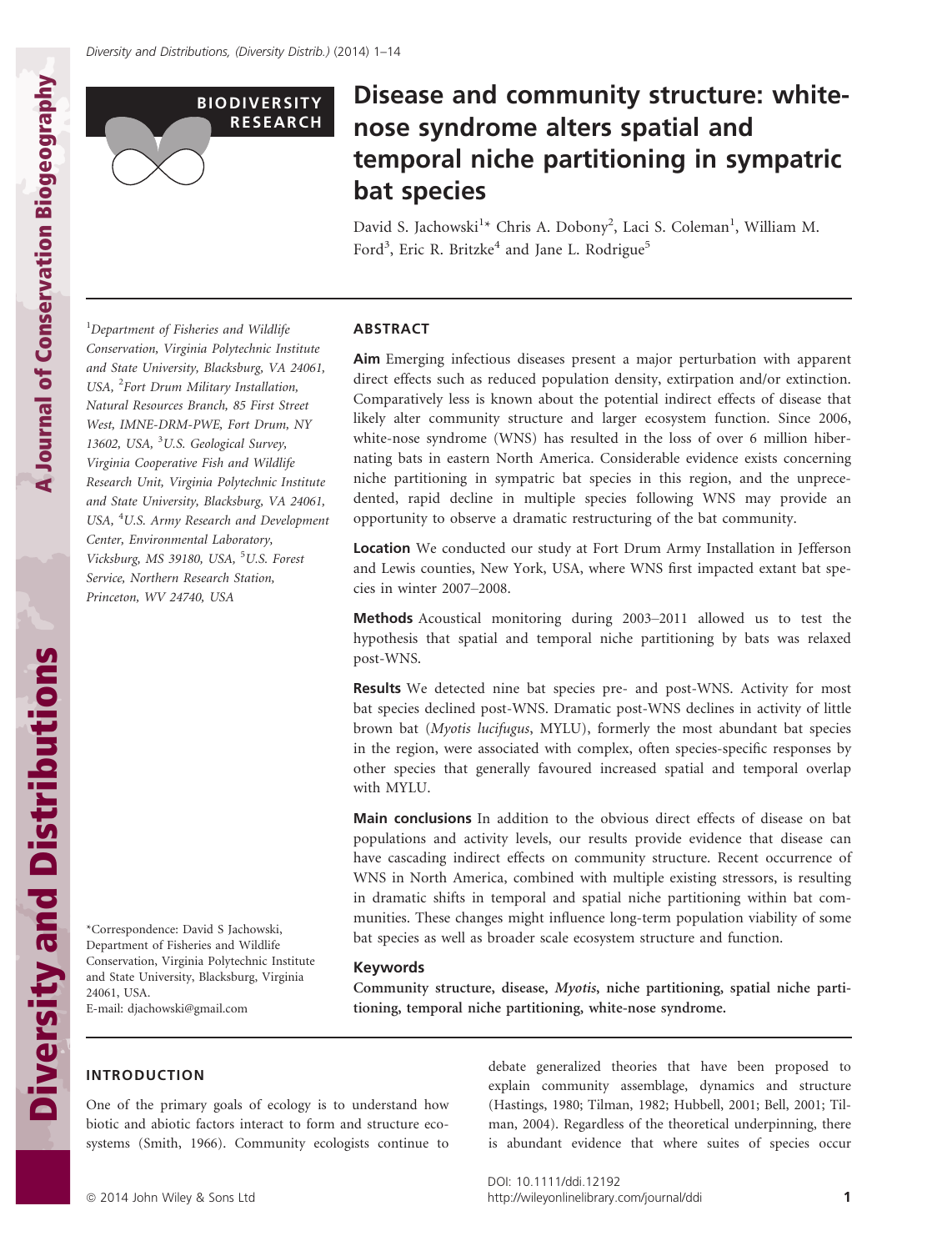within a common area, trait-based ecological partitioning among co-occurring species commonly occurs (Connell, 1980, 1983; Schoener, 1983, 1986). This partitioning among species is explained by niche theory, whereby species within the community tend to partition resources provided two key general criteria are met: (1) interspecific competition remains above a certain threshold (such as the threat of intraspecific competition) and (2) the environment is stable and resources are limited (Hutchinson, 1957, 1978; Ricklefs, 1990).

Niche partitioning is most likely to occur in species assemblages that are diverse and highly structured by competition (Begon et al., 1996), such as that displayed by insectivorous bat communities (Arlettaz et al., 1997; Patterson et al., 2003; Ashrafi et al., 2011). Bats are among the most diverse and most recently expanded mammalian orders (Ray et al., 2007). Insectivorous bats in particular exhibit unique wing and jaw morphologies, and sensory adaptations that should minimize interspecific competition by exploiting species-specific habitat or prey-base niches (Aldridge & Rautenbach, 1987; Barclay & Brigham, 1991; Siemers & Schnitzler, 2004; Siemers & Swift, 2006). Sympatric bat species might compete for auditory bandwidth and alter their echolocation call structure (Habersetzer, 1981; Ratcliffe et al., 2004) in what has been termed an 'interspecific jamming avoidance response' (Necknig & Zahn, 2011). Additionally, bats are highly mobile and exhibit some flexibility in prey and habitat use, enhancing the likelihood of interactions and interspecific competition among sympatric species (Kunz, 1973; Ashrafi et al., 2011). To limit interspecific competition for prey and auditory bandwidth, spatial niche partitioning is believed to be common in sympatric bat species, particularly at foraging areas where individual species exploit specific, fine-scale habitat conditions (Arlettaz, 1999; Arlettaz et al., 2000; Patterson et al., 2003; Nicholls & Racey, 2006; Razgour et al., 2011). Though not as well documented, temporal niche partitioning within a night also occurs (Kunz, 1973; Reith, 1980; Castro-Arellano *et al.*, 2009) – particularly where multiple bat species prefer to utilize a limited resource simultaneously (e.g. water sources in arid environments; Adams & Thibault, 2006).

Niche partitioning as a result of interspecific competition can partially explain current patterns in bat community structure; however, natural or anthropogenic disturbance, whether stochastic or deterministic, also plays a key role in observed community structure (Shorrocks et al., 1984; Tilman, 1987; Stewart, 1996). Disease outbreaks can impact population viability of species and have broader impacts on animal behaviour and community ecology (van Riper et al. 1986; Dobson & Hudson, 1986; Scheibling, 1986; Newman et al., 2003; Holdo et al., 2009). In particular, emerging infectious diseases have pronounced community-level impacts due to the rapid decline of certain species (Dobson & Hudson, 1986; Lips et al., 2006). First documented in bats in a winter hibernaculum near Albany, New York, in 2006, white-nose syndrome (WNS) caused by the fungal pathogen Pseudogymnoascus destructans has spread rapidly across 23 states and five Canadian provinces in North America (USGS, 2013) resulting in the mortality of >6 million bats among 6 cave-dwelling species: big brown bat (Eptesicus fuscus; EPFU), eastern small-footed bat (Myotis leibii; MYLE), little brown bat (Myotis lucifugus; MYLU), northern long-eared bat (Myotis septentrionalis; MYSE), Indiana bat (Myotis sodalis; MYSO) and tri-coloured bat (Perimyotis subflavus; PESU). By contrast, there has been no documented occurrence of this disease in bat species that do not overwinter in cave or mine hibernacula (i.e. seasonally migratory tree-roosting species). Given the differential effect of WNS, not only is the disease likely to have a direct effect on conservation of individual bat species (e.g. Thogmartin et al., 2013), but also an indirect effect on broader bat community structure as well (Frick et al., 2010; Turner et al., 2011).

Most conservation attention is focused on the ongoing WNS-associated population declines in some of North America's most abundant or endangered bat species such as MYLU and MYSO, respectfully. However, it is also critical to understand how all bat species are responding to the disease. For example, although there is evidence that rapid increase in certain bat species can suppress other resident bat species through interspecific competition (Arlettaz et al., 2000), we do not yet have an understanding of whether the decline of certain bat species results in competitive release of other species. Currently, community-level investigations of WNS dynamics focus on disease transmission (e.g. Hayman et al., 2012; Langwig et al., 2012), and not the effects on remaining individuals. We hypothesize that dramatic changes in species abundance could lead to spatial or temporal alteration of their behaviour to exploit newly abandoned niche space.

To examine potential indirect effects of large-scale population declines associated with WNS on community structure, we evaluated a long-term acoustic dataset that assessed nocturnal foraging bat activity from prior to (2003–2007) and following arrival (2008–2011) of WNS at Fort Drum Military Installation, New York, USA. Interspecific competition within our study area was likely to be greatest within the genus Myotis because they are known to occupy similar foraging niche space and exhibit a tendency towards temporal niche partitioning (Kunz, 1973; Arlettaz et al., 1997; Siemers & Schnitzler, 2004; Siemers & Swift, 2006; Adams & Thibault, 2006). Further, even sympatric species with differing foraging strategies can be impacted by the presence of an abundant competitor (Arlettaz et al., 2000). Therefore, we hypothesized that declines in dominant bat species as a result of WNS would cause changes in bat community structure and spatial and/or temporal niche partitioning.

### METHODS

#### Study area

We conducted our study at Fort Drum, a 43,000 + ha U.S. Army installation in Jefferson and Lewis counties, New York, USA. Located in the north-western portion of the state, Fort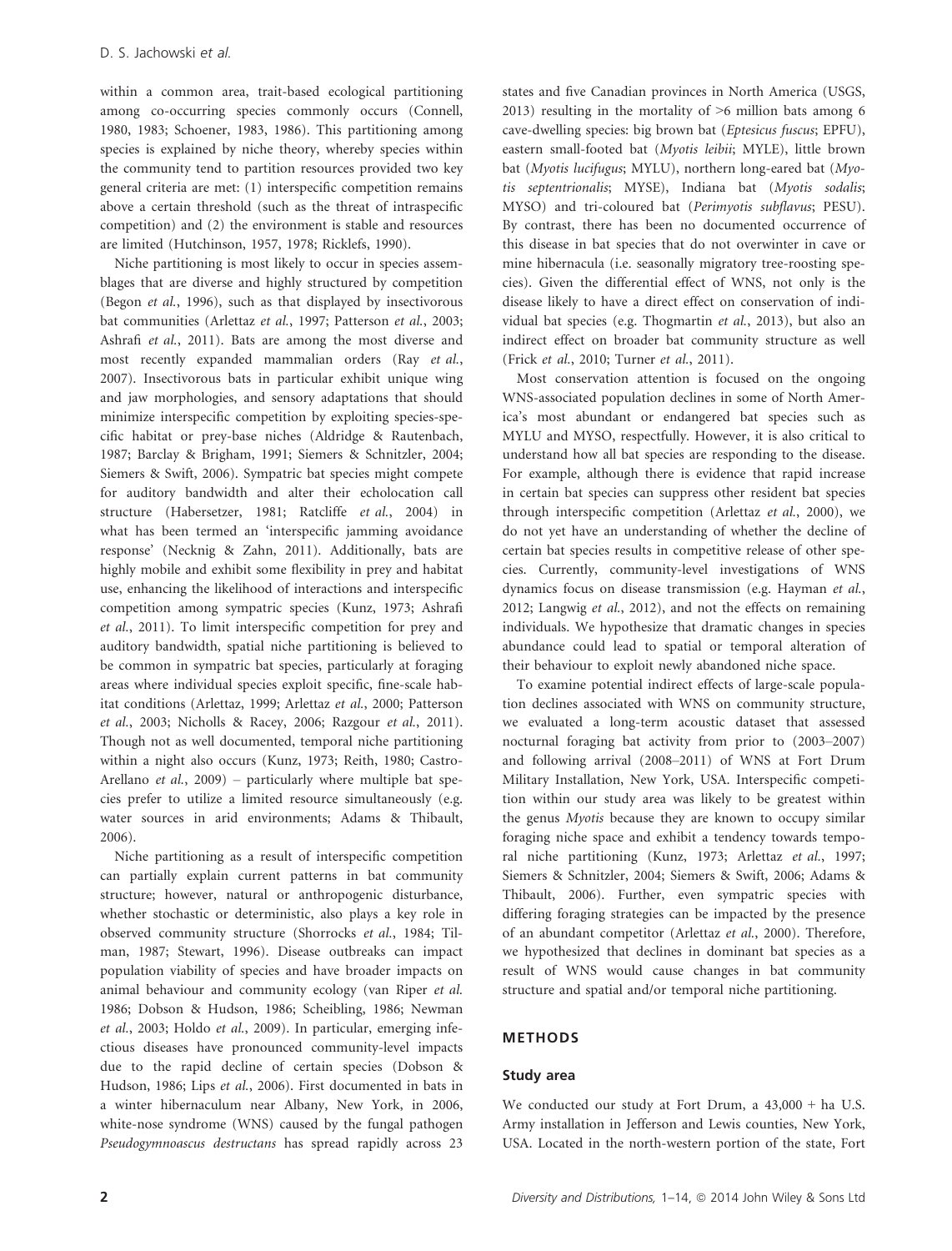Drum lies at the intersection of the Tug Hill Plateau, the St. Lawrence/Great Lakes Lowlands and the foothills of the Adirondack Mountains. Topography is rolling with some incised water-courses along the Black River and Indian River drainages. Elevations range from 125 to 278 m. Approximately, 57% of the landscape was made up of forested habitat dominated by northern hardwood associations. Small lakes, ponds and open wet meadows covered approximately 20% of the landscape. While some small successional change in forested environments did occur over the course of our 8 year study, the habitat conditions within the riparian areas where we focused our study were relatively unchanged. Development was spatially concentrated in the south-eastern corner of the installation, with the remainder of the installation consisting of 18 training areas, an airfield and a large, centralized ordnance impact zone that are all largely undeveloped (Dobony et al., 2011; Ford et al., 2011).

Nine bat species have been documented on Fort Drum, including: MYLU, MYSO, MYSE, MYLE, silver-haired bat (Lasionycterius noctivagans, LANO), PESU, EPFU, eastern red bat (Lasiurus borealis, LABO) and hoary bat (Lasiurus cinereus, LACI). During the winter of 2007–2008, WNS appeared in area hibernacula, resulting in mass overwinter mortality and dramatic declines in summer activity by at least 3 of the most commonly encountered bat species (MYLU, MYSE and MYSO) since 2008 (Ford et al., 2011). In particular, MYLU suffered a precipitous population decline post-WNS (Dobony et al., 2011; Ford et al., 2011).

### Bat monitoring

From 2003 to 2011, we placed frequency-division Anabat II bat detectors (Titley Scientific, Ballina, Australia)<sup>1</sup> to passively record bat echolocation passes at 70 pre-determined, fixed study sites. Although spatially balanced, stratified random sampling designs are ideal for making inference to a larger area (e.g. Rodhouse et al., 2011), these designs are difficult to implement over a large area and often need to be balanced with low probability of detection of many bat species in certain habitat types within heterogeneous landscapes (Johnson et al., 2010; Coleman, 2013). Accordingly, to maximize detection of multiple species in our study area, we prioritized selection of study sites within or near (<100 m) riparian areas based on: (1) findings from previous studies suggesting summer bat activity is generally positively correlated with riparian habitat (Vaughan et al., 1997; Ford et al., 2005; Menzel et al., 2005b; Rogers et al., 2006) and (2) placement of acoustical devices in riparian areas has been shown to maximize detection probabilities for a variety of bat species present within Fort Drum (Owen et al., 2004; Menzel et al., 2005a). Thus, our placement of acoustical detectors within riparian areas was strategically based on the availability of open habitat near water sources where bat foraging activity and probability of detection would be maximized.

All acoustic surveys were conducted during the summer season (June–September) when bats were present on the landscape prior to, during and immediately following the maternity season. We programmed Anabat detectors to record from dusk to dawn. We were not able to sample all sites during all months and all years. We surveyed a total of 70 sites during our 8-year study. We visited 61 of the 70 sites at least once between 2003 and 2007 (pre-WNS) and 53 of the sites at least once between 2008–2011 (post-WNS). Overall, we visited 45 of the 70 sites once both pre- and post-WNS. We attempted to equally distribute our sampling across the summer period of peak activity, and to account for potential seasonal effects, attempted to revisit individual sites post-WNS within 2 weeks of the date used pre-WNS.

We downloaded, identified and tallied the number of species identifications per hour for each site on each sample night (see Ford et al., 2011 for specific echolocation pass identification methodologies). The resulting echolocation tallies commonly are used as an index of bat activity that in turn serves as a surrogate for bat relative abundance (Hayes, 1997; Law & Chidel, 2002; Gehrt & Chelsvig, 2004; Owen et al., 2004). Such activity indices fail to account for error associated with variation in species-specific differences in detection probabilities (MacKenzie et al., 2006); however, by standardizing methods across years and controlling for sampling conditions (as herein), indices still can provide inference to trends in population dynamics over time (Link & Sauer, 1998). Therefore, despite the shortcomings of using an index for making ecological inference (Anderson, 2001, 2003; Thompson, 2002), hourly rates of detection resulting from automated acoustical sensors currently provide the most reliable, repeatable and biologically relevant metric for quantifying presence and competition in studies of bat community ecology (Razgour et al., 2011).

## Analysing temporal and spatial niche partitioning

We evaluated whether temporal and spatial niche partitioning was altered pre- vs. post-WNS by comparing activity of each bat species to corresponding intensity of activity by one of the predominant bat species seemingly most affected by WNS across our study area and much of eastern North America, MYLU (Dzal et al., 2011). Prior to WNS, MYLU activity was 5–52 times higher on average than all other species (Table 1), and this species was consistently detected during the early evening period (i.e. within the first 4 h after sunset) across all study sites. Following WNS, MYLU activity declined precipitously across the entire study area (Ford et al., 2011).

In response to decreasing MYLU activity, a variety of complex species-specific responses could occur ranging from no response to positive or negative effects of MYLU activity at a site post-WNS. Preliminary analysis of the data using a correlation matrix (and thus not accounting for the repeated

<sup>&</sup>lt;sup>1</sup>The use of any trade, product or firm names does not imply endorsement by the US government.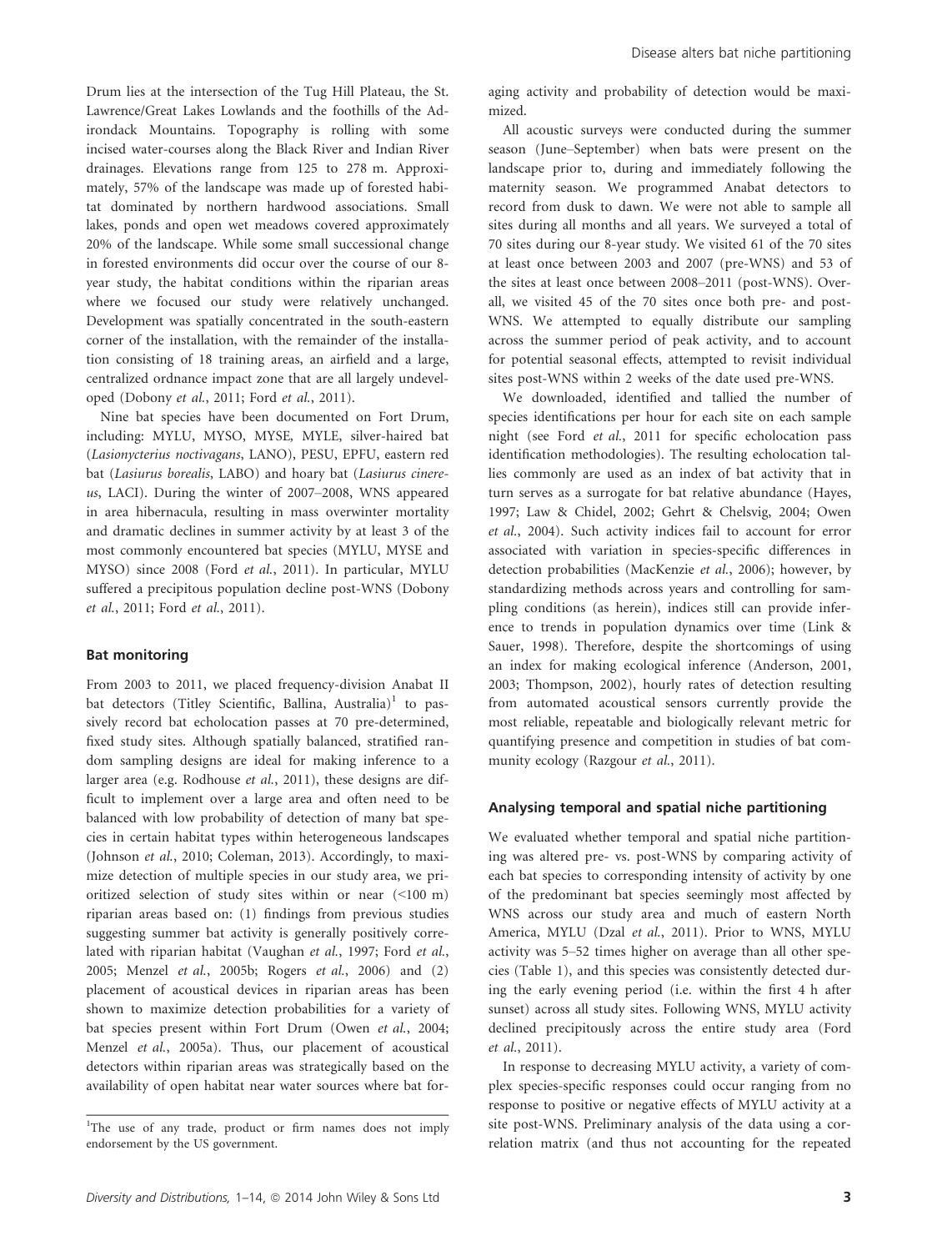Table 1 Bat species detected in Ft. Drum, New York, USA during our study (2003–2011) and percentage of nights when a species was detected at least once per night during summer sampling prior to  $(n = 60)$  and following  $(n = 40)$  white-nose syndrome (WNS) in winter of 2007–2008. The proportion of total detections that each individual bat species represents prior to  $(n = 22308)$  and following  $(n = 6496)$  WNS is given to further illustrate changes in bat community composition

|                                                      | once            | Percentage of nights detected at least | Percentage of total detections |                  |  |
|------------------------------------------------------|-----------------|----------------------------------------|--------------------------------|------------------|--|
| <b>Species</b>                                       | Pre-WNS $(\% )$ | Post-WNS $(\% )$                       | Pre-WNS $(\% )$                | Post-WNS $(\% )$ |  |
| Little brown bat ( <i>Myotis lucifugus</i> , MYLU)   | 100             | 82.69                                  | 50.98                          | 16.42            |  |
| Indiana bat (Myotis sodalis, MYSO)                   | 85.45           | 75.00                                  | 9.78                           | 3.92             |  |
| Northern bat (Myotis septentrionalis, MYSE)          | 83.64           | 34.62                                  | 3.36                           | 0.73             |  |
| Eastern small-footed bat (Myotis leibii, MYLE)       | 16.36           | 32.69                                  | 0.11                           | 0.79             |  |
| Big brown bat (Eptesicus fuscus, EPFU)               | 85.45           | 84.62                                  | 12.75                          | 27.76            |  |
| Eastern red bat (Lasiurus borealis, LABO)            | 72.73           | 82.69                                  | 10.14                          | 12.86            |  |
| Hoary bat (Lasiurus cinereus, LACI)                  | 87.27           | 63.46                                  | 10.73                          | 17.10            |  |
| Silver-haired bat (Lasionycterius noctivagans, LANO) | 47.27           | 76.92                                  | 0.96                           | 16.85            |  |
| Tri-coloured bat (Perimyotis subflavus, PESU)        | 38.18           | 38.46                                  | 1.19                           | 3.56             |  |

Table 2 Correlation matrix of hourly activity by nine bat species recorded at acoustic monitoring stations in Ft. Drum, New York, USA. Values below the diagonal reflect correlation values observed prior to white-nose syndrome (WNS) impacting the population (2003–2007), and values above the diagonal reflect correlation values observed post-WNS (2008–2011). Bat species we monitored included: little brown bat (Myotis lucifugus, MYLU), northern bat (Myotis septentrionalis, MYSE), Indiana bat (Myotis sodalis, MYSO), eastern small-footed bat (Myotis leibii, MYLE), silver-haired bat (Lasionycterius noctivagans, LANO), tri-coloured bat (Perimyotis subflavus, PESU), big brown bat (Eptesicus fuscus, EPFU), eastern red bat (Lasiurus borealis, LABO) and hoary bat (Lasiurus cinereus, LACI)

|             | EPFU      | LABO      | <b>LACI</b> | LANO   | <b>MYLE</b> | <b>MYLU</b> | <b>MYSE</b> | <b>MYSO</b> | PISU   |
|-------------|-----------|-----------|-------------|--------|-------------|-------------|-------------|-------------|--------|
| <b>EPFU</b> |           | 0.0805    | 0.2749      | 0.4044 | 0.0058      | 0.0603      | 0.2955      | 0.0909      | 0.0272 |
| LABO        | 0.0380    |           | 0.1255      | 0.1128 | 0.1148      | 0.4006      | 0.0959      | 0.2507      | 0.1143 |
| <b>LACI</b> | 0.2669    | 0.2127    |             | 0.3854 | $-0.0108$   | 0.0421      | 0.0250      | 0.0657      | 0.0407 |
| LANO        | 0.1026    | 0.2542    | 0.4249      |        | 0.0344      | 0.0581      | 0.0367      | 0.0023      | 0.0304 |
| <b>MYLE</b> | $-0.0190$ | $-0.0191$ | 0.0339      | 0.0041 |             | 0.1424      | 0.0038      | 0.1224      | 0.1443 |
| <b>MYLU</b> | 0.0346    | 0.1016    | 0.1236      | 0.1292 | $-0.0195$   |             | 0.1153      | 0.3249      | 0.1465 |
| <b>MYSE</b> | 0.1602    | $-0.0251$ | 0.0051      | 0.0146 | 0.0203      | $-0.0305$   |             | 0.2045      | 0.0027 |
| <b>MYSO</b> | 0.0114    | 0.0048    | $-0.0241$   | 0.0206 | $-0.0056$   | 0.1343      | 0.1907      |             | 0.0722 |
| PISU        | 0.0051    | 0.5452    | 0.0150      | 0.0454 | $-0.0104$   | 0.0359      | 0.0306      | $-0.0147$   |        |

Table 3 Matrix of hypothesized explanations for interactions between hourly activity rates of Myotis lucifugus (MYLU) and 8 other bat species we studied prior to and following white-nose syndrome (WNS) at foraging areas in Ft. Drum, New York, USA. Signs represent direction of relationship between activity by a bat species and MYLU activity

|         | Post-WNS                                        |                                           |                                                       |  |  |  |
|---------|-------------------------------------------------|-------------------------------------------|-------------------------------------------------------|--|--|--|
|         | $^{+}$                                          |                                           | $\sim$                                                |  |  |  |
| Pre-WNS |                                                 |                                           |                                                       |  |  |  |
| $+$     | No change                                       | Competitive exclusion<br>of MYLU possible | Relaxation of co-occurrence<br>relationship with MYLU |  |  |  |
|         | Competitive release,<br>co-occurrence with MYLU | No change                                 | Partial competitive release                           |  |  |  |
| $\sim$  | Competitive release,<br>co-occurrence with MYLU | Competitive exclusion<br>of MYLU possible | No change                                             |  |  |  |

spatial and temporal nature of the data) supported our original hypothesis that compared with prior to WNS, MYLU activity was more strongly correlated with activity of most other bat species following WNS (Table 2). Specific to this study, we were concerned with species that exhibited activity patterns that were negatively or only weakly correlated with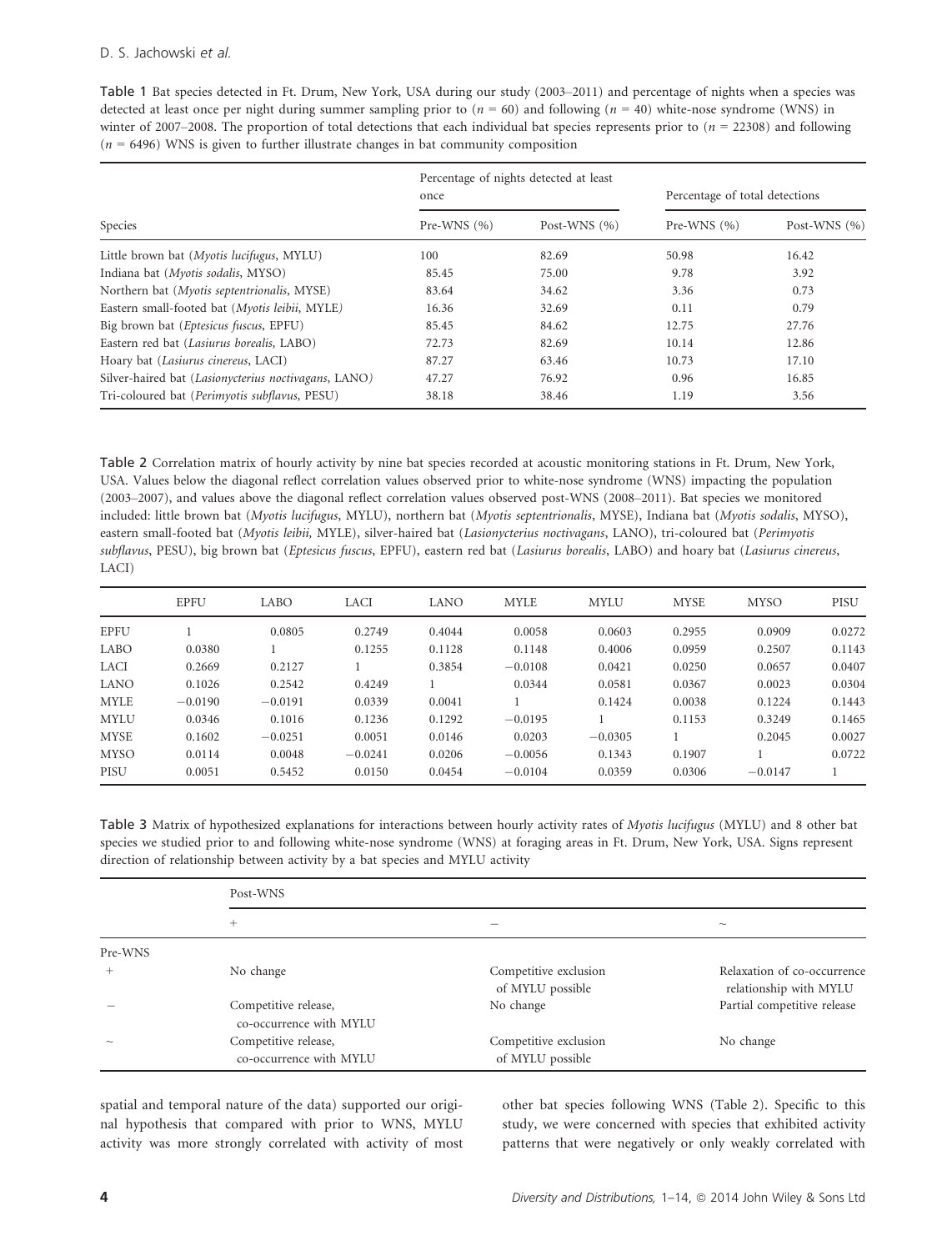MYLU activity pre-WNS, indicative of competitive exclusion (Table 3). For these species, we hypothesized that post-WNS, activity would show higher positive correlation with MYLU activity due to relaxed interspecific competition and utilization of newly available niche space.

To test these hypotheses, we developed a set of a priori candidate models for explaining patterns in activity (Table 4). To test the hypothesis that MYLU were spatially excluding other bat species, we included a fixed effect of MYLU activity in our models predicting activity for each of the eight other bat species. Further, because we hypothesized that competitive pressure was released post-WNS and the subsequent dramatic decline in MYLU, we included an interactive effect of MYLU activity and if sampling was conducting prior to or post-WNS.

We tested the effect of changing temporal niche partitioning by comparing hourly activity patterns pre- and post-WNS. Activity by a majority of North American bat species typically reaches a peak in the hours shortly after sunset (Kunz, 1973). However, peak times of activity can vary greatly among species, suggestive that temporal niche partitioning at a common site does occur (Adams & Thibault, 2006). Therefore, we tested the hypothesis that activity levels differed between hour intervals on a given night and that an interactive effect of time of night and MYLU activity influenced activity by other bat species. Moreover, due to the general decline of MYLU activity post-WNS, we hypothesized an interactive effect of both hour during the night and WNS on observed differences in activity whereby other bat species would be more likely to exploit the early, post-sunset period at these prime foraging areas following the decline of MYLU activity.

Although all of our study sites were within riparian habitat where all of the extant bat species at Fort Drum could be expected to occur (Ford et al., 2011), fine-scale habitat differences such as proximity to forest edge or interior and uncluttered riparian areas could have influenced bat activity within our study (Coleman, 2013; Jachowski et al., 2014). Therefore, we included fine-scale habitat measurements of both distance to forest edge and distance to open water or open moist field edge (after beaver abandonment) from the centre of each study site (i.e. location where Anabat acoustical detector was placed). Climatic patterns also are known to influence bat activity, with cooler temperatures and precipitation associated with decreased activity (Kunz, 1973). We focused our surveys during the relatively warm summer season and avoided acoustical monitoring during heavy rain; however, some fine-scale, among-night variability did exist in climatic conditions. We extracted nightly data on minimum temperature and total precipitation from a weather station centrally located within Fort Drum to relate these continuous metrics to bat activity.

We evaluated support for models containing each of our four primary hypothesized factors as well as seven models containing combinations of the four factors (Table 4), using an information-theoretic model selection approach (Burnham & Anderson, 2002). Because many sites were sampled at least twice, albeit during different years (i.e. one pre-WNS and one post-WNS), we fitted models using a mixed model approach, whereby site was treated as a random effect, and date (i.e. night within year) a site was sampled was treated as a repeated effect. We first used a restricted maximum-likelihood approach to identify the most appropriate covariance structure for our mixed model based on Akaike Information Criteria corrected for small sample size  $(AIC<sub>c</sub>)$  ranking, which we determined to be autoregressive (Diggle et al., 1994; Littell et al., 2006). We then used a maximum-likelihood approach with autoregressive covariance structure to fit our linear mixed models [SAS PROC MIXED (Littell et al., 2006)] and evaluated model support based on ΔAIC<sub>c</sub> values (Burnham & Anderson, 2002).

| Table 4 A priori models used to evaluate competing hypotheses regarding the influence of climatic, habitat, as well as spatial and  |
|-------------------------------------------------------------------------------------------------------------------------------------|
| temporal niche partitioning on bat hourly activity rates in Ft. Drum, New York, USA. Bat communities were monitored prior to white- |
| nose syndrome (WNS) impacting the population (2003–2007) and post-WNS (2008–2011).                                                  |

| Model Number   | Model*                                       | Description                                                   |
|----------------|----------------------------------------------|---------------------------------------------------------------|
|                | Time                                         | Hour post-sunset                                              |
|                | Time $\times$ WNS                            | Hour post-sunset $\times$ WNS                                 |
| 3              | Time $\times$ WNS + MYLU                     | Hour post-sunset $\times$ WNS + activity of MYLU              |
| $\overline{4}$ | Time $\times$ WNS + MYLU $\times$ WNS        | Hour post-sunset $\times$ WNS + activity of MYLU $\times$ WNS |
| 5              | Time $\times$ MYLU                           | Hour post-sunset $\times$ activity of MYLU                    |
| 6              | Habitat                                      | Site distance to water edge + Site distance to forest edge    |
| 7              | Climate                                      | Minimum night temperature $+$ Total daily precipitation       |
| 8              | Time $\times$ WNS + Temp                     | Hour post-sunset $\times$ WNS + Minimum nightly temperature   |
| 9              | $MYLU \times WNS + Temp$                     | Activity of MYLU $\times$ WNS + Minimum nightly temperature   |
| 10             | Time $\times$ WNS + MYLU $\times$ WNS + Temp | Hour post-sunset $\times$ WNS + activity of MYLU $\times$ WNS |
|                |                                              | + Minimum nightly temperature                                 |
| -11            | Global                                       |                                                               |

\*Model covariate description: MYLU = activity/hr of little brown bat (Myotis lucifugus); Time = hour post-sunset; Temp = minimum temperature of night sampled; WNS = bivariate value based on if sampling occurred prior to (0) or following (1) WNS.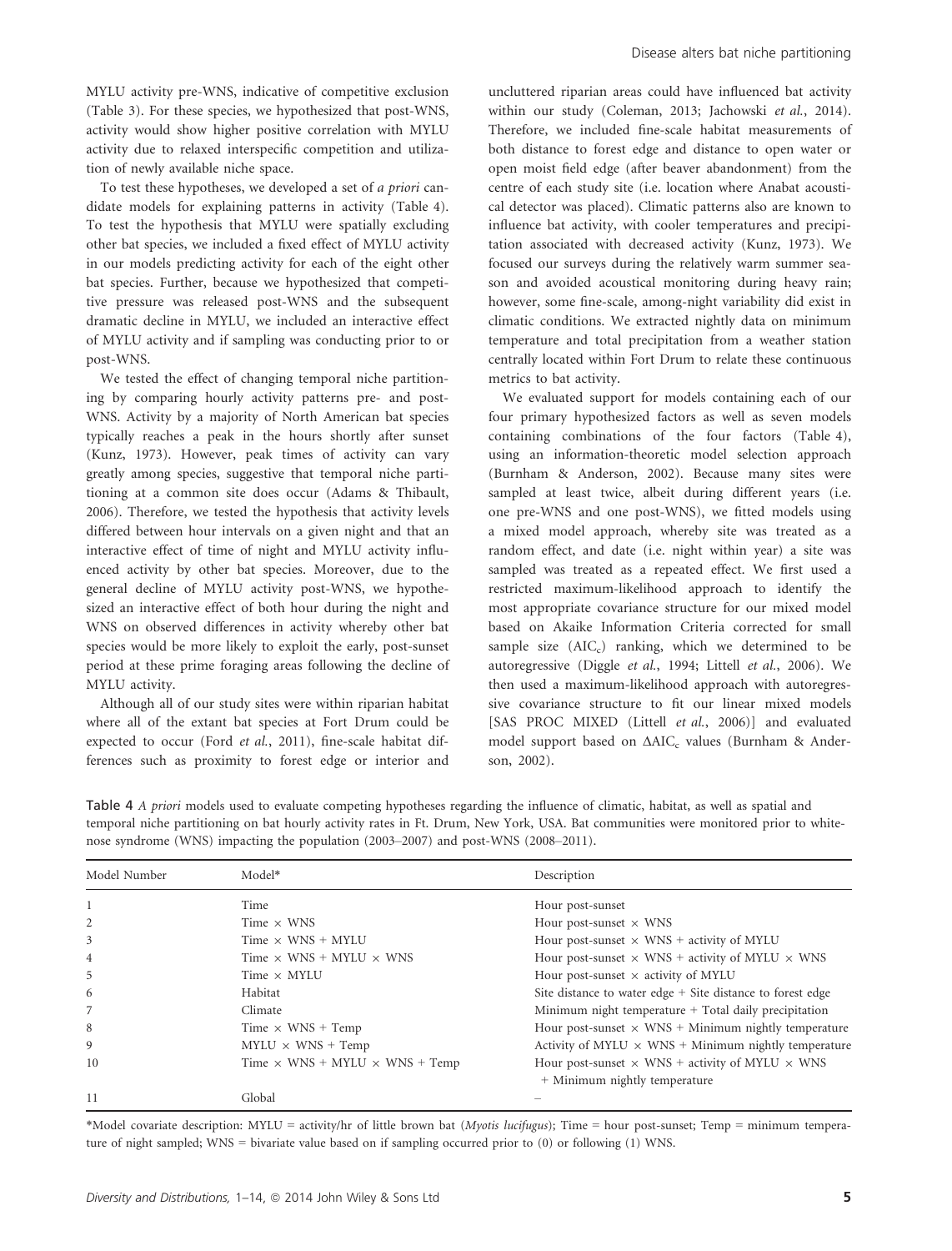We evaluated model performance by calculating percentage of variation in activity explained by each model. We calculated the percentage of variation explained using the maximum-likelihood covariance parameter estimate for each model, where

$$
\text{%variation explained} = \left| \left( \frac{\sigma_{\text{process}}^2 - \sigma_{\text{residual}}^2}{\sigma_{\text{process}}^2} \right) \times 100 \right|
$$

and  $\sigma_{\text{process}}^2$  = variance component estimate for the intercept-only model, and the  $\sigma_{\text{residual}}^2$  = variance component estimate for the model in question (Doherty et al., 2010; Jachowski et al., 2013).

## RESULTS

We detected 9 bat species prior to and post-WNS at Fort Drum (Table 1). However, activity levels declined greatly post-WNS for most species, particularly for three Myotis species believed most impacted by WNS (Table 1). Prior to WNS, we detected MYLU at all sites during all nights of surveying (Table 1), and on average recorded 8.12 detections per hour (SD = 23.69, range:  $0-243$ ). Following WNS, MYLU were still detected on most sites and nights (Table 1), but activity declined to an average of only 1.15 detections per hour (SD = 4.56, range:  $0-56$ ). For the other 8 bat species, we observed the most support for models that related activity as dependent upon the effects of hour past-sunset, activity of MYLU, and an interactive effect of those factors with WNS (Table 5). For Myotis species in particular, the interactive effect of MYLU activity and WNS was consistently retained within the top model (Table 5). The percentage of variation explained by our top models for predicting bat activity varied considerably depending on the species of interest. Two species (PESU and MYLE) were detected so infrequently (Table 1) that our ability to predict activity levels was limited (a result reflected in ≤1% per cent of variation being explained by the top-ranked models for these two species compared with 5–9% explained for all other species; Table 5). Therefore, we refrained from making further inference about these two species.

We observed support for including minimum temperature within top approximating models for all 6 bat species, but no support for inclusion of rainfall or the various habitat covariates (Table 5). Recorded low temperatures were similar between pre- and post-WNS periods, with minimum nightly temperatures on average being 15.24 °C (SD: 4.17, range: 7.22– 26.11) during 2003–2007 and 14.31 °C (SD = 5.30, range: 3.89–22.78) during 2008–2011. A decrease in temperature was generally associated with decreases overall in bat activity, particularly for Myotis species. MYSE, MYSO and MYLU activities on average were predicted to decline 4% for every 1 °C decrease in minimum nightly temperature, and MYSE and MYSO activities were predicted to completely cease at temperatures below 10 °C (Fig. 1). Failure to find support for finescale habitat covariates was likely a result of all sites being

placed in/near riparian areas and in close proximity to other habitat conditions relative to the high vagility of the bat species at Fort Drum.

# Temporal niche partitioning

Temporal patterns in bat activity were altered for all bat species post-WNS. We observed support for an interaction between hour of the night sampled (i.e. time) and WNS within our top-ranked model(s) for all species (Table 5). By comparison, we observed no support for inclusion of an individual effect of time, or an interactive effect of MYLU activity and time, further suggesting that WNS had a large impact on bat temporal activity patterns. Prior to WNS, 6 of the 7 retained species were most active just after sunset, with MYLU being the most prominent bat species detected. Post-WNS, activity by MYLU and most other bat species, with the exception of LANO, declined in activity (Table 1) but generally still showed a peak in activity in the early evening. However, rather than showing identical patterns in hourly activity post-sunset (although at an overall reduced level), MYLU, MYSE, EPFU, LACI and LABO all illustrated more relaxed slopes of declining activity after sunset post-WNS (Fig. 2), suggesting that activity of these 5 bats was more widely distributed across the early evening hours post-WNS. In contrast, MYSO and LANO exhibited a shift in activity towards early evening activity post-WNS (Fig. 2).

### Spatial niche partitioning

We observed complex, species-specific shifts in the relationship between MYLU activity and activity of other bat species pre- vs. post-WNS indicative of a relaxation of spatial niche partitioning. We found strong support for the interactive effect of MYLU activity and WNS being retained in top predictive models for all species (Table 5), indicative of a difference in the relationship between MYLU activity and the activity of other bats at that site post-WNS. With the exception of MYSE and LANO, prior to WNS, we typically observed only a weak positive correlation between MYLU activity and activity of all other bat species (Fig. 3). In contrast, when MYLU activity was lowest post-WNS, we observed a much stronger positive effect of MYLU activity on activity by MYSO, MYSE, EPFU, LABO and LANO (Fig. 3). This suggests that most bat species were more likely to use locations with high MYLU activity post-WNS.

## **DISCUSSION**

Stochastic processes are inherently involved in ecosystem structure (Begon et al., 1996), but novel invasive pathogens present a significant conservation problem, particularly when added to recent and legacy anthropogenic disturbance. For bats in North America, it is now well established that WNS has direct effects (i.e. mortality) on bat populations (Turner et al., 2011), driving some species towards regional extirpation or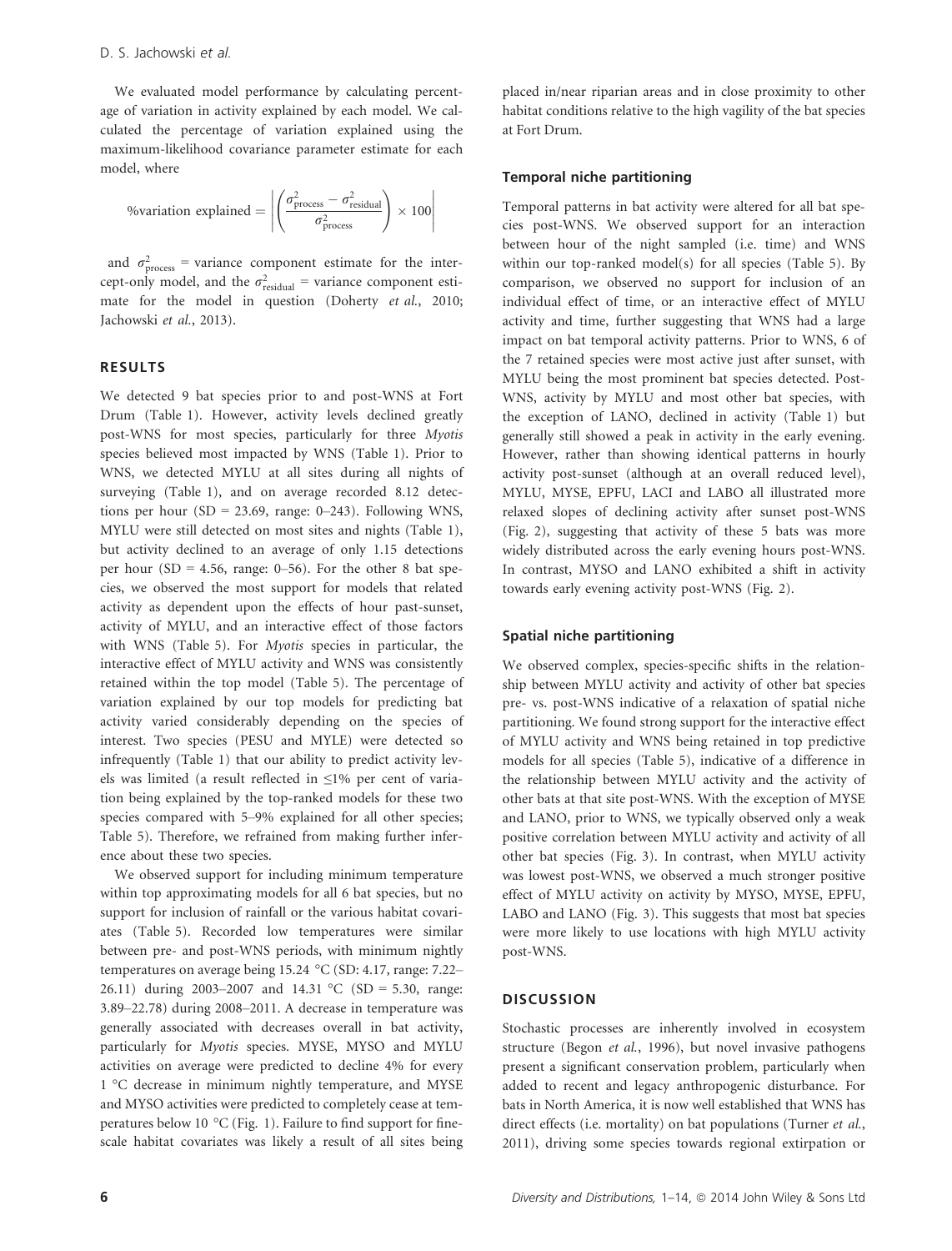Table 5 Support for models used to predict hourly activity levels by eight bat species in Ft. Drum, New York, USA. Support for each model in explaining activity by bat species was based on Akaike Information Criterion for small sample sizes. Only most supported models (i.e. within 4 ΔAIC<sub>c</sub> units) are reported. Bat species we monitored included: little brown bat (*Myotis lucifugus*, MYLU), northern bat (Myotis septentrionalis, MYSE), Indiana bat (Myotis sodalis, MYSO), eastern small-footed bat (Myotis leibii, MYLE), silver-haired bat (Lasionycterius noctivagans, LANO), tri-coloured bat (Perimyotis subflavus, PESU), big brown bat (Eptesicus fuscus, EPFU), eastern red bat (Lasiurus borealis, LABO) and hoary bat (Lasiurus cinereus, LACI)

| <b>Species</b> | Model*                                       | log(l)  | K  | $AIC_c$ | $\Delta AIC_c$ | $AIC_c$ weight | $\sigma_{\text{model}}^2$ † | Absolute<br>variation<br>explained (%) |
|----------------|----------------------------------------------|---------|----|---------|----------------|----------------|-----------------------------|----------------------------------------|
| <b>LANO</b>    | Time $\times$ WNS                            | 7683.39 | 7  | 7697.39 | $\overline{0}$ | 0.34677        | 2.9008                      | 9.30                                   |
|                | Time $\times$ WNS + Temp                     | 7681.55 | 8  | 7697.55 | 0.1649         | 0.31932        | 2.9073                      | 9.09                                   |
|                | Time $\times$ WNS + MYLU                     | 7682.76 | 8  | 7698.76 | 1.3683         | 0.17495        | 2.9016                      | 9.27                                   |
|                | Time $\times$ WNS + MYLU $\times$ WNS        | 7682.42 | 9  | 7700.42 | 3.0282         | 0.07629        | 2.9012                      | 9.28                                   |
|                | Time $\times$ WNS + MYLU $\times$ WNS + Temp | 7680.57 | 10 | 7700.57 | 3.1837         | 0.07058        | 2.9077                      | 9.08                                   |
| LABO           | Time $\times$ WNS + MYLU $\times$ WNS        | 12440.2 | 9  | 12458.2 | $\Omega$       | 0.52765        | 81.5759                     | 6.00                                   |
|                | Time $\times$ WNS + MYLU $\times$ WNS + Temp | 12439.9 | 10 | 12459.9 | 1.7461         | 0.22039        | 81.7573                     | 5.75                                   |
|                | Time $\times$ WNS + MYLU                     | 12444.1 | 8  | 12460.1 | 1.947          | 0.19933        | 81.9317                     | 5.55                                   |
| <b>LACI</b>    | Time $\times$ WNS + MYLU                     | 10454.1 | 8  | 10470.1 | $\overline{0}$ | 0.59727        | 11.7750                     | 7.47                                   |
|                | Time $\times$ WNS + MYLU $\times$ WNS        | 10454   | 9  | 10472   | 1.9411         | 0.22629        | 11.7826                     | 7.41                                   |
|                | Time $\times$ WNS + MYLU $\times$ WNS + Temp | 10453.9 | 10 | 10473.9 | 3.7976         | 0.08944        | 11.7726                     | 7.49                                   |
| <b>EPFU</b>    | Time $\times$ WNS + MYLU $\times$ WNS        | 12315.1 | 9  | 12333.1 | $\Omega$       | 0.28288        | 28.0119                     | 5.08                                   |
|                | Time $\times$ WNS                            | 12319.1 | 7  | 12333.1 | 0.0748         | 0.2725         | 27.9874                     | 5.17                                   |
|                | $Time \times WNS + MYLU$                     | 12317.7 | 8  | 12333.7 | 0.6656         | 0.2028         | 28.0217                     | 5.05                                   |
|                | Time $\times$ WNS + MYLU $\times$ WNS + Temp | 12314.8 | 10 | 12334.8 | 1.7678         | 0.11688        | 28.0574                     | 4.93                                   |
|                | Time $\times$ WNS + Temp                     | 12318.9 | 8  | 12334.9 | 1.8305         | 0.11327        | 28.0327                     | 5.01                                   |
| <b>PESU</b>    | <b>TIME</b>                                  | 8124.23 | 5  | 8134.23 | $\overline{0}$ | 0.55454        | 3.3519                      | 0.09                                   |
|                | Climate                                      | 8125.24 | 6  | 8137.24 | 3.0052         | 0.12342        | 3.3522                      | 0.08                                   |
|                | Time $\times$ WNS                            | 8123.87 | 7  | 8137.87 | 3.6371         | 0.08998        | 3.3549                      | < 0.01                                 |
| <b>MYSO</b>    | $MYLU \times WNS + Temp$                     | 12114.9 | 8  | 12130.9 | $\Omega$       | 0.73786        | 26.0485                     | 5.94                                   |
|                | Time $\times$ WNS + MYLU $\times$ WNS + Temp | 12114   | 10 | 12134   | 3.0958         | 0.15694        | 26.0605                     | 5.89                                   |
| <b>MYSE</b>    | Time $\times$ WNS + MYLU $\times$ WNS + Temp | 7662.89 | 10 | 7682.89 | $\overline{0}$ | 0.32331        | 2.6185                      | 6.08                                   |
|                | Time $\times$ WNS + Temp                     | 7666.98 | 8  | 7682.98 | 0.0856         | 0.30977        | 2.6217                      | 5.97                                   |
|                | Global                                       | 7657.8  | 13 | 7683.8  | 0.9085         | 0.20528        | 2.6208                      | 6.00                                   |
|                | Time $\times$ WNS + MYLU                     | 7669.72 | 8  | 7685.72 | 2.8298         | 0.07855        | 2.6382                      | 5.37                                   |
| <b>MYLE</b>    | $MYLU \times WNS + Temp$                     | 132.554 | 8  | 148.554 | $\overline{0}$ | 0.60194        | 0.06397                     | 1.05                                   |
|                | Time $\times$ WNS + MYLU $\times$ WNS        | 132.155 | 9  | 150.155 | 1.6014         | 0.27028        | 0.06399                     | 1.02                                   |
|                | Time $\times$ WNS + MYLU $\times$ WNS + Temp | 132.135 | 10 | 152.135 | 3.5808         | 0.10046        | 0.06403                     | 0.96                                   |

\*Model covariate description: MYLU = activity/hr of little brown bat (Myotis lucifugus); Time = hour post-sunset; Temp = minimum temperature of night sampled; WNS = bivariate value based on whether sampling occurred prior to (0) or following (1) the white-nose syndrome.  $\dagger \sigma_{\text{model}}^2$  = covariance parameter estimate.

possibly even extinction, including those species showing strong population recoveries pre-WNS (Thogmartin et al., 2013). Our results suggest that WNS is not only limited to direct effects on certain infected bat species, but can also have indirect, but cascading effects on behaviour and interspecific interactions by those species directly not impacted by WNS. Collectively, our study provides evidence that introduced diseases can have dramatic impacts on wildlife populations not only in terms of population or species viability, but in terms of community structure.

Interspecific competition plays a prominent role in structuring bat communities, and our data suggest that disease outbreaks destabilize spatial and temporal niche partitioning in sympatric bat species. Previously, evidence of temporal niche partitioning based on capture studies has been mixed,

where the phenomenon is apparent in some bat assemblages (Kunz, 1973; Reith, 1980), but unapparent in areas where bats forage in different habitats (Saunders & Barclay, 1992) or on different prey items (Hickey et al., 1996). Recent use of acoustical monitoring has revealed fine-scale temporal niche partitioning among sympatric Myotis species where a particular resource (e.g. water) is limited (Adams & Thibault, 2006). At our study site, riparian areas are relatively abundant and widespread. However, our fine-scale, hourly monitoring of bat activity illustrates that prior to WNS, temporal niche partitioning likely occurred within a diverse bat community at these riparian areas. Following WNS, rapid decline of one of the formerly most abundant bat species (MYLU) corresponded with dramatic temporal shifts in activity levels that varied depending on the species of interest. Collectively,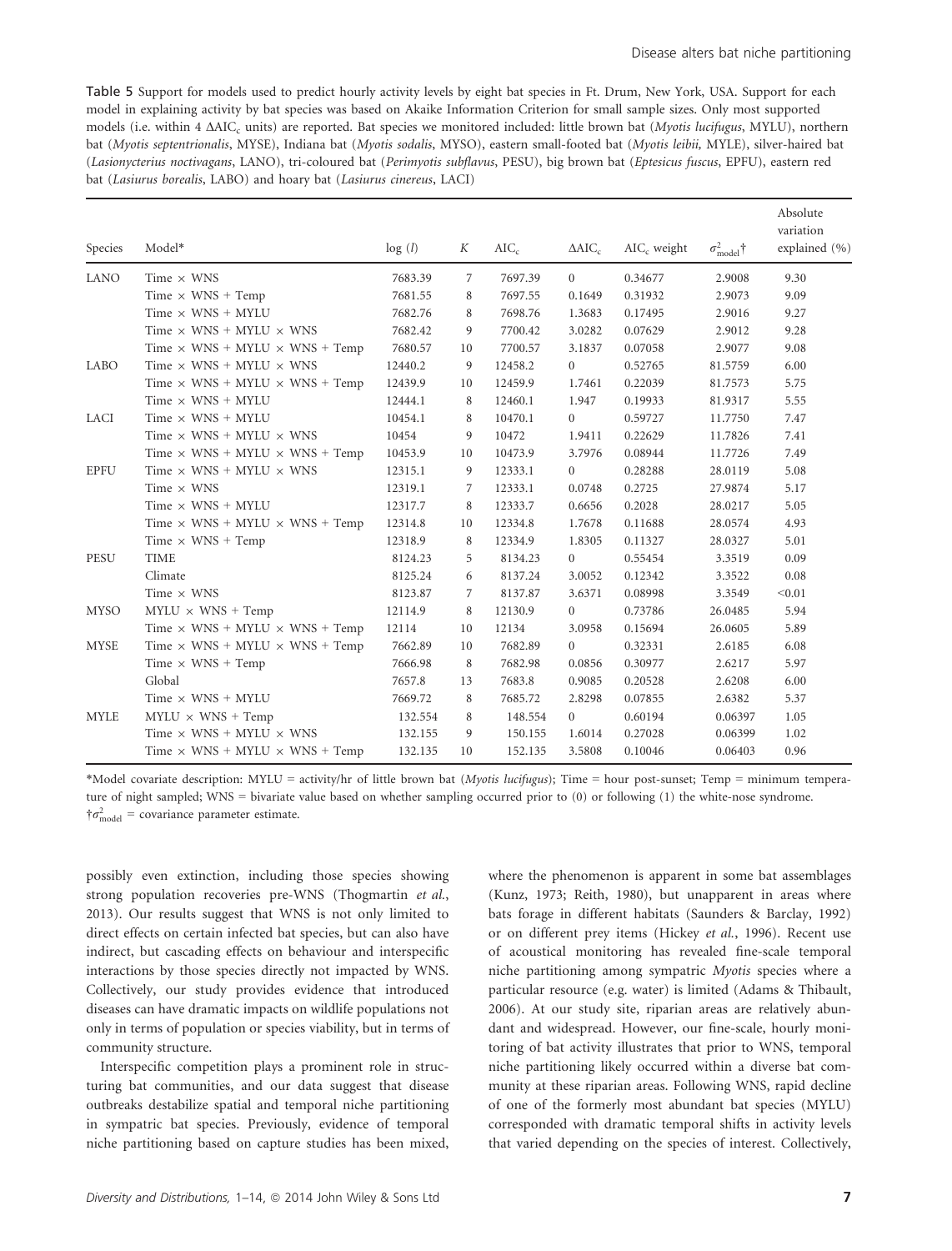

Figure 1 Predicted effect of minimum nightly temperature on activity of 7 of the bat species we studied in Ft. Drum, New York, USA between 2003 and 2011 based on parameter coefficients from top-ranked models. Bat species we monitored included: little brown bat (Myotis lucifugus, MYLU), northern bat (Myotis septentrionalis, MYSE), Indiana bat (Myotis sodalis, MYSO), silver-haired bat (Lasionycterius noctivagans, LANO), big brown bat (Eptesicus fuscus, EPFU), eastern red bat (Lasiurus borealis, LABO) and hoary bat (Lasiurus cinereus, LACI). Note that none of the 7 bat species are known to be active at temperatures below 0 ° C.

these complex species-specific responses suggest that an overall reduction in interspecific competition and relaxation of temporal niche partitioning occurred post-WNS.

An abundance or density threshold likely exists prior to the relaxation of spatial niche partitioning, above which interspecific competition with the dominant bat species restricts activity of other bat species. Resource partitioning is known to be common in insectivorous bat species and Myotis in particular, whereby primary foraging habitats are largely thought to be species-specific (Arlettaz, 1999). However, our findings suggest that following a catastrophic disturbance such as WNS, such species-specific resource partitioning was less structured. Further, rather than taking advantage of sites where MYLU were reduced or extirpated post-WNS, other bat species generally were more likely to be active in areas where MYLU remained active. Although the causal mechanism for this enhanced correlation with MYLU activity for almost all bat species post-WNS remains unknown, there are at least two possible explanations for such an observed response. First, under optimal foraging theory (Emlen, 1966), patches of lowest foraging quality were likely the first to be abandoned by the surviving MYLU that remained post-WNS. Therefore, we hypothesize that rather than utilizing suboptimal riparian habitat that was abandoned or sparsely populated by MYLU post-WNS, other bat species could have taken advantage of reduced interspecific competitive pressure following WNS that allowed species to co-occur within optimal foraging patches. Second, calls of conspecific bats are known to influence the movement of individuals (i.e. conspecific attraction; Schöner et al., 2010; Furmankiewicz et al., 2011), and a similar interspecific attraction or 'eavesdropping' mechanism is known among sympatric bat species, resulting in mixed species foraging in high-quality habitats (Fenton, 2003; Gillam, 2007; Dechmann et al., 2009; Übernickel et al., 2013). Post-WNS, it is possible that this type of interspecific attraction was enhanced by MYLU generally being on a smaller number of sites, and by MYLU abundance overall being below a certain interspecific competition

abundance threshold that would otherwise limit activity of other species. A key area of future investigation will be to see whether changes in patterns of use in other habitat types might be more or less dramatic than those experienced in riparian areas. Although our focus was on the effect of MYLU activity, there is some evidence to suggest that for certain species, activity patterns are likely as strongly or more strongly correlated with species other than MYLU (Table 1). Therefore, shifts in activity by other species could similarly be impacting community assembly post-WNS and therefore are in need of future evaluation.

Given that insect availability varies both spatially and temporally across the northern hardwood region where our study occurred (Belwood & Fenton, 1976; Clare et al., 2011), observation of a relaxation of temporal and spatial niche partitioning across species suggests that a dietary shift could be simultaneously occurring. Although beyond the scope of our study, in addition to spatial and temporal niche partitioning, dietary niche partitioning occurs in sympatric bat species (Arlettaz et al., 1997; Patterson et al., 2003; Ashrafi et al., 2011). MYLU are smaller in size compared with the non-Myotis species present and have a generalized diet focused on small aquatic insects (Belwood & Fenton, 1976; Edythe & Kunz, 1977). By contrast, the somewhat larger non-Myotis species have diets that tend to include larger insects including beetles (Coleoptera) and a wider array of moths (Lepidoptera) (Rolseth et al., 1994; Whitaker, 1995; Agosta, 2002; Clare et al., 2009). Post-WNS, the shift of almost all species to spatially and temporally overlap foraging activity with MYLU suggests these species could be similarly focusing their diet on abundant, relatively small aquatic insects. Therefore, although prey size and hardness have been correlated with bat size in the species we studied, at a finescale extensive dietary overlap can occur (Feldhamer et al., 2009), and an overall reduction in dietary niche separation could be occurring between species post-WNS. Additionally, it remains unknown what effect these shifts in foraging activity could have on physiological condition or fitness of bat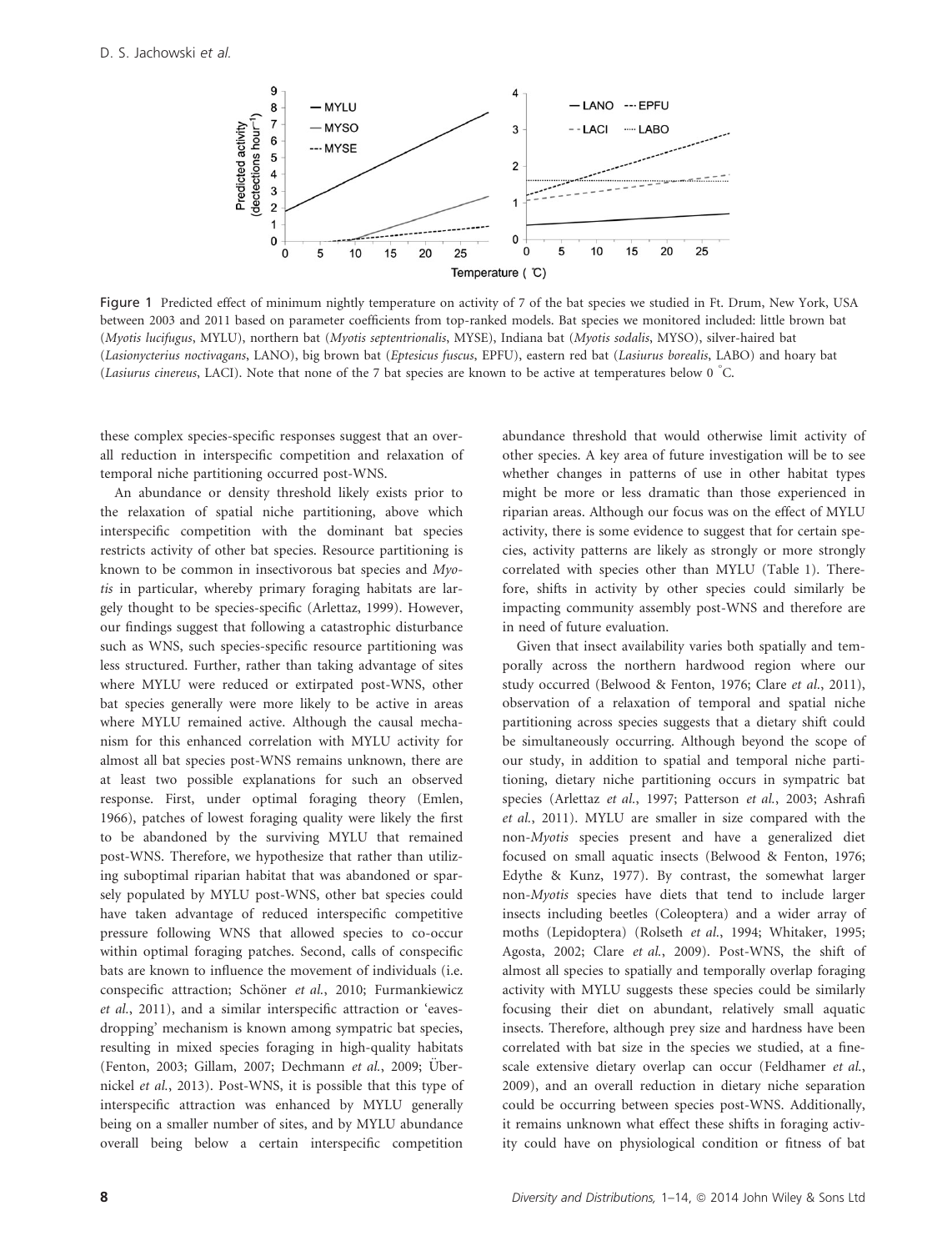

Figure 2 Predicted effect of hour post-sunset on activity (detections/hr) of 7 of the bat species detected in Ft. Drum, New York, USA based on parameter coefficients from top-ranked models. Predictive plots are divided into time periods prior to (solid line, 2003–2007) and following (dashed line, 2008–2011) white-nose syndrome (WNS) that occurred during the winter of 2007–2008 (light grey dashed bars represent extent of 1 standard error around predicted value). Bat species we monitored included: little brown bat (Myotis lucifugus, MYLU), northern bat (Myotis septentrionalis, MYSE), Indiana bat (Myotis sodalis, MYSO), silver-haired bat (Lasionycterius noctivagans, LANO), big brown bat (Eptesicus fuscus, EPFU), eastern red bat (Lasiurus borealis, LABO) and hoary bat (Lasiurus cinereus, LACI). See Appendix S1 in supplementary information for hourly average summary of original data points.

species post-WNS. Clearly, further research is needed to assess whether such dietary shifts are occurring, the physiological implications of potential shifts, and any cascading effects thereof due to the important role bat species play as insectivores in ecosystems (Cleveland et al., 2006; Kalka et al., 2008).

Although our study provides initial evidence of alteration in spatial and temporal niche partitioning post-WNS, further investigations into bat community structure post-WNS will be necessary to fully quantify the scope and outcome of this ongoing phenomenon. Acoustical monitoring for bats is one of the most frequently used and logistically feasible techniques for monitoring bat species activity and occurrence (O'Farrell & Gannon, 1999). However, the low amount of variation explained by our predictive models for these small, highly vagile mammals suggests that further, more detailed studies of bat community structure are needed. Further, changes in community structure that we observed might be interacting with larger-scale factors such as local and regional habitat alterations and/or naturally occurring successional processes in forest and wetland condition, and more recently, wind energy development. Six of the 9 species we observed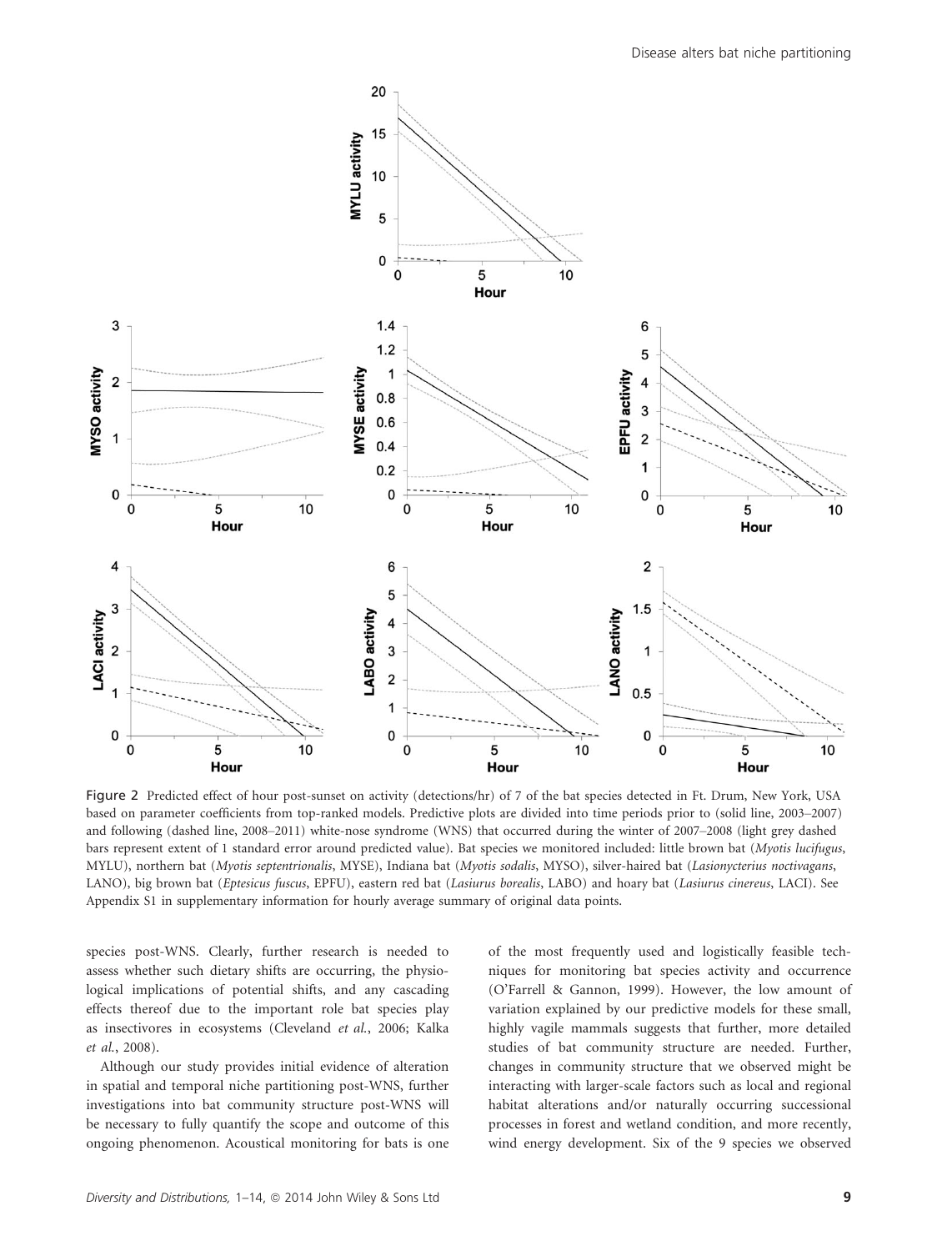

Figure 3 Predicted effect of activity of the predominant bat species (little brown bat, Myotis lucifugus, MYLU) on activity (detections/hr) of 6 other bat species detected in Ft. Drum, New York, USA based on parameter coefficients from top-ranked models. Predictive plots are divided into time periods prior to (solid line, 2003–2007) and following (dashed line, 2008–2011) white-nose syndrome (WNS) that occurred during the winter of 2007–2008 (light grey dashed bars represent extent of 1 standard error around predicted value). Bat species we monitored included: little brown bat (Myotis lucifugus, MYLU), northern bat (Myotis septentrionalis, MYSE), Indiana bat (Myotis sodalis, MYSO), silver-haired bat (Lasionycterius noctivagans, LANO), big brown bat (Eptesicus fuscus, EPFU), eastern red bat (Lasiurus borealis, LABO) and hoary bat (Lasiurus cinereus, LACI). See Appendix S2 in supplementary information for original data points.

(MYLU, MYSO, MYSE, MYLE, EPFU and PESU) are known to be susceptible and have had mortality events linked to WNS (Turner et al., 2011). Accordingly, we observed the most drastic declines in activity of Myotis species that were most active pre-WNS (MYLU and MYSO). We also observed declines in activity of two species (LACI and LABO) not yet documented to succumb to the disease (Table 1). Cause of the decline in recorded activity of these two migratory bat species post-WNS is unknown, but could be attributed to the recent development of wind energy facilities in the eastern United States (Kunz et al., 2007; Arnett et al., 2008) some of which has occurred in the region near Fort Drum. However, an increase in activity rather than a decline was observed for the other migratory bat species commonly associated with wind energy fatalities (LANO; Kunz et al., 2007; Arnett et al., 2008). We encourage further research into the interactive effects of WNS and other anthropogenic disturbances on bat community structure.

In the face of climate change, continued presence of WNS, and increased or changing anthropogenic disturbance, bat species in North America face a critical, unprecedented conservation hurdle. Our results suggest that niche partitioning is relaxed post-WNS, allowing other species into formerly occupied niche space. The obvious question that remains to be answered is whether relaxed interspecific competition will eventually scale-up to demographic increases in species not directly impacted by WNS. Our relatively short-term (4 year) monitoring post-WNS and monitoring at other locations over a similar length of time post-WNS (Brooks, 2011) so far suggests that bat populations have yet to show any signs of recovery and rather still continue to decline. Further, species not directly impacted by WNS might not occupy abandoned niche space due to other stressors still operating on bat populations irrespective of WNS impacts. Although we are aware of the direct and indirect effects WNS is having on bat community assemblages and species interactions, the long-term and likely cascading effects of losing such diverse and abundant insectivores across much of North America remain unknown. Finally, it remains unclear whether and when niche partitioning will reappear within WNS-impacted bat communities, and at a minimum it is likely that movements and habitat associations of bats post-WNS will be less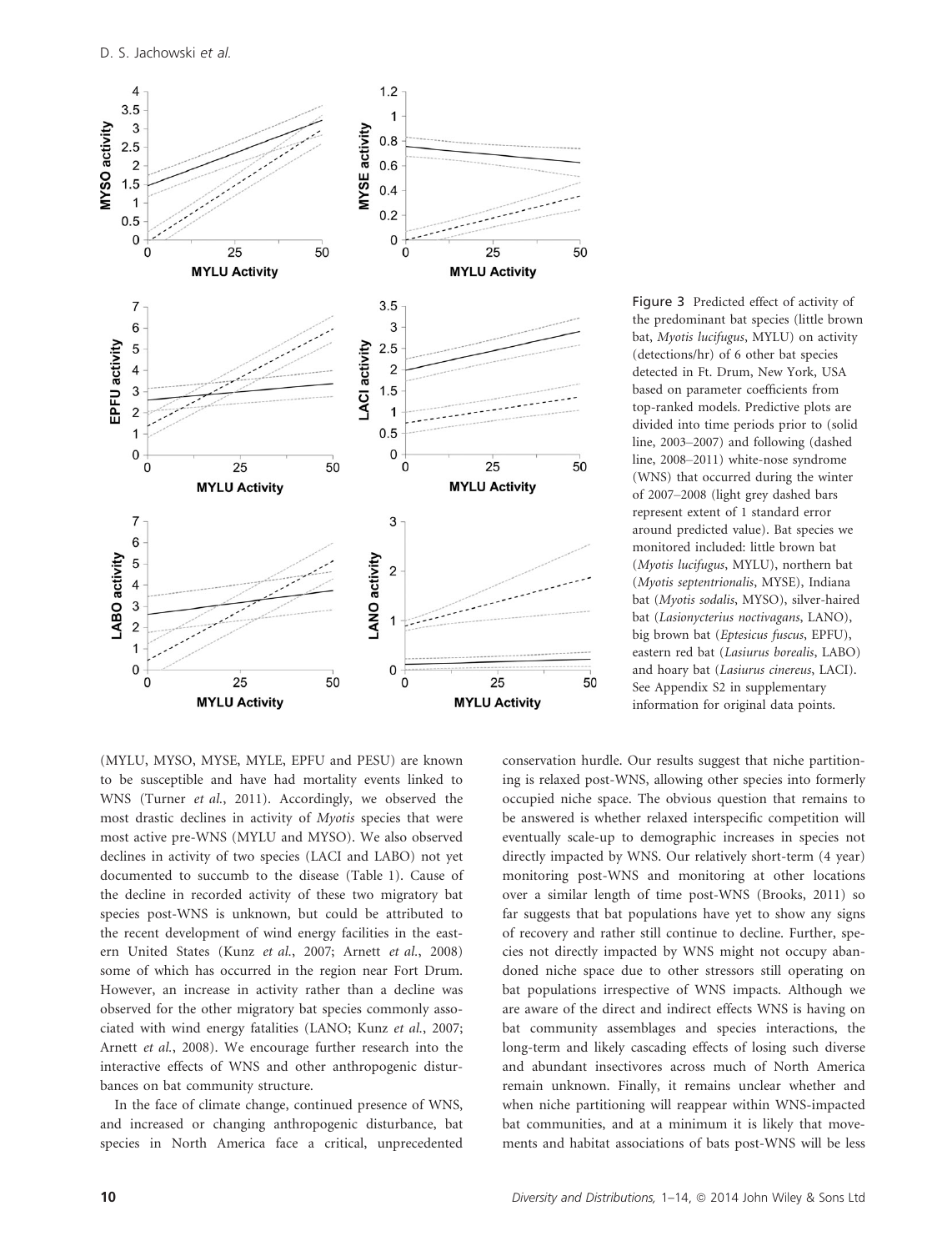structured than previously described. Therefore, we suggest that researchers reconsider existing knowledge of bat community ecology for WNS-impacted systems and that managers recognize that WNS-induced changes might render irrelevant the past data on bat habitat use, distribution and abundance commonly used as baselines in making land management decisions.

## ACKNOWLEDGEMENTS

We thank R. Rainbolt for assistance throughout this project. This work was funded by financial and in-kind contributions of the Department of the Army, Fort Drum, the U.S. Army Engineer and Research Development Center, the U.S. Forest Service, Northern Research Station, and the U.S. Geological Survey, Cooperative Fish and Wildlife Research Program.

## **REFERENCES**

- Adams, R.A. & Thibault, K.M. (2006) Temporal resource partitioning by bats at water holes. Journal of Zoology, 270, 466–472.
- Agosta, S.J. (2002) Habitat use, diet and roost selection by the big brown bat (Eptesicus fuscus) in North America: a case for conserving an abundant species. Mammal Review, 32, 179–198.
- Aldridge, H.D.J.N. & Rautenbach, I.L. (1987) Morphology, echolocation and resource partitioning in insectivorous bats. Journal of Animal Ecology, 56, 763–778.
- Anderson, D.R. (2001) The need to get the basics right in wildlife field studies. Wildlife Society Bulletin, 29, 1294–1297.
- Anderson, D.R. (2003) Response to Engeman: index values rarely constitute reliable information. Wildlife Society Bulletin, 31, 288–291.
- Arlettaz, R. (1999) Habitat selection as a major resource partitioning mechanism between the two sympatric sibling bat species Myotis myotis and Myotis blythii. Journal of Animal Ecology, 68, 460–471.
- Arlettaz, R., Perrin, N. & Hausser, J. (1997) Trophic resource partitioning and competition between the two sibling bat species Myotis myotis and Myotis blythii. Journal of Animal Ecology, 66, 897–911.
- Arlettaz, R., Godat, S. & Meyer, H. (2000) Competition for food by expanding pipistrelle bat populations (Pipistrellus pipistrellus) might contribute to the decline of lesser horseshoe bats (Rhinolophus hipposideros). Biological Conservation, 93, 55–60.
- Arnett, E.B., Brown, W., Erickson, W.P., Fiedler, J.K., Hamilton, B.L., Henry, T.H. & Tankersley, R.D. (2008) Patterns of bat fatalities at wind energy facilities in North America. The Journal of Wildlife Management, 72, 61–78.
- Ashrafi, S., Beck, A., Rutishauser, M., Arlettaz, R. & Bontadina, F. (2011) Trophic niche partitioning of cryptic species of long-eared bats in Switzerland: implications for conservation. European Journal of Wildlife Research, 57, 843–849.
- Barclay, R.M. & Brigham, R.M. (1991) Prey detection, dietary niche breadth, and body size in bats: why are aerial insectivorous bats so small? The American Naturalist, 137, 693–703.
- Begon, M., Harper, J.L. & Townsend, C.R. (1996) Ecology: individuals, populations and communities. Blackwell Science, Oxford.
- Bell, G. (2001) Neutral macroecology. Science, 293, 2413– 2418.
- Belwood, J.J. & Fenton, M.B. (1976) Variation in the diet of Myotis lucifugus (Chiroptera: Vespertilionidae). Canadian Journal of Zoology, 54, 1674–1678.
- Brooks, R.T. (2011) Declines in summer bat activity in central New England 4 years following the initial detection of white-nose syndrome. Biodiversity Conservation, 20, 2537– 2541.
- Burnham, K.P. & Anderson, D.R. (2002) Model selection and inference: a practical information theoretic approach. Springer-Verlag, New York, NY.
- Castro-Arellano, I., Presley, S.J., Willig, M.R., Wunderle, J.M. & Saldanha, L.N. (2009) Reduced-impact logging and temporal activity of understory bats in lowland Amazonia. Biological Conservation, 142, 2131–2139.
- Clare, E.L., Fraser, E.E., Braid, H.E., Fenton, M.B. & Hebert, P.D. (2009) Species on the menu of a generalist predator, the eastern red bat (Lasiurus borealis): using a molecular approach to detect arthropod prey. Molecular Ecology, 18, 2532–2542.
- Clare, E.L., Barber, B.R., Sweeney, B.W., Hebert, P.D.N. & Fenton, M.B. (2011) Eating local: influences of habitat on diets of little brown bats (Myotis lucifugus). Molecular Ecology, 20, 1772–1780.
- Cleveland, C.J., Betke, M., Federico, P., Frank, J.D., Hallam, T.G., Horn, J. & Kunz, T.H. (2006) Economic value of the pest control service provided by Brazilian free-tailed bats in south-central Texas. Frontiers in Ecology and the Environment, 4, 238–243.
- Coleman, L.S. (2013) Assessing the impacts of white-nose syndrome induced mortality on the monitoring of a bat community at Fort Drum Military Installation. MS Thesis, Department of Fish and Wildlife Conservation, Virginia Tech, Blacksburg, VA.
- Connell, J.H. (1980) Diversity and the coevolution of competitors, or the ghost of competition past. Oikos, 35, 131– 138.
- Connell, J.H. (1983) On the prevalence and relative importance of interspecific competition: evidence from field experiments. The American Naturalist, 112, 661–696.
- Dechmann, D.K., Heucke, S.L., Giuggioli, L., Safi, K., Voigt, C.C. & Wikelski, M. (2009) Experimental evidence for group hunting via eavesdropping in echolocating bats. Proceedings of the Royal Society B: Biological Sciences, 276, 2721–2728.
- Diggle, P., Liang, K.Y. & Zeger, S.L. (1994) Analysis of longitudinal data. Oxford University Press, New York.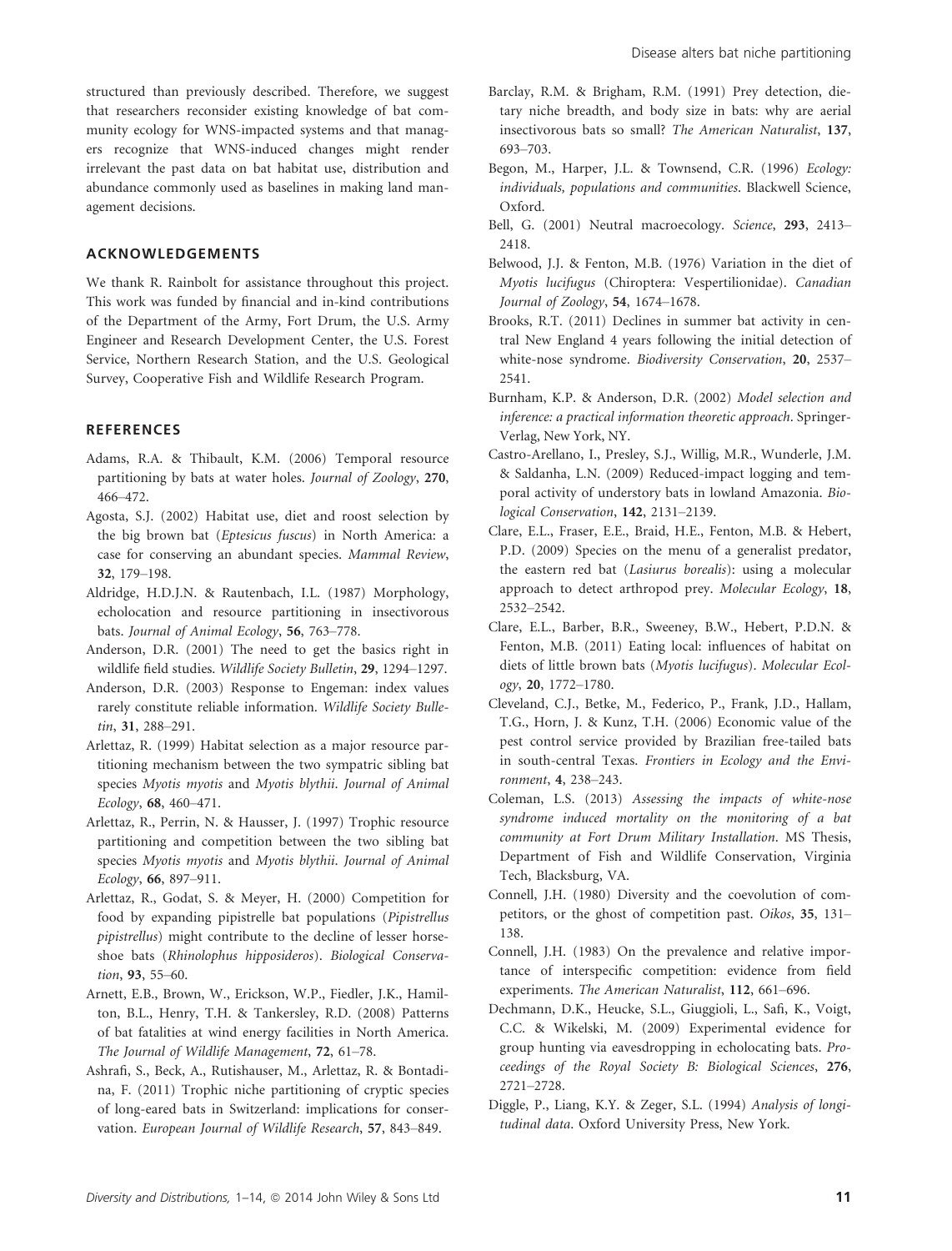- Dobony, C.A., Hicks, A.C., Langwig, K.E., von Linden, R.I., Okoniewski, J.C. & Rainbolt, R.E. (2011) Little brown Myotis persists despite exposure to white-nose syndrome. Journal of Fish and Wildlife Management, 2, 190–195.
- Dobson, A.P. & Hudson, P.J. (1986) Parasites, disease and structure of ecological communities. Trends in Ecology and Evolution, 1, 11–15.
- Doherty, K.E., Anderson, D.E., Meunier, J., Oppelt, E., Lutz, R.S. & Bruggink, J.G. (2010) Foraging location quality as a predictor of fidelity to a diurnal site for adult female woodcock Scolopax minor. Wildlife Biology, 16, 379–388.
- Dzal, Y., McGuire, L.P., Veselka, N. & Fenton, M.B. (2011) Going, going, gone: the impact of white-nose syndrome on the summer activity of the little brown bat (Myotis lucifugus). Biology Letters, 7, 392–394.
- Edythe, L.P.A. & Kunz, T.H. (1977) Feeding strategies of the little brown bat, Myotis lucifugus, in southern New Hampshire. Ecology, 58, 775–786.
- Emlen, J.M. (1966) The role of time and energy in food preference. The American Naturalist, 100, 611–617.
- Feldhamer, G.A., Carter, T.C. & Whitaker, J.O. (2009) Prey consumed by eight species of insectivorous bats from southern Illinois. The American Midland Naturalist, 162, 43–51.
- Fenton, M.B. (2003) Eavesdropping on the echolocation and social calls of bats. Mammalian Review, 33, 193–204.
- Ford, W.M., Menzel, M.A., Rodrigue, J.L., Menzel, J.M. & Johnson, J.B. (2005) Relating bat species presence to simple habitat measures in a central Appalachian forest. Biological Conservation, 126, 528–539.
- Ford, W.M., Britzke, E.R., Dobony, C.A., Rodrigue, J.L. & Johnson, J.B. (2011) Patterns of acoustical activity of bats prior to and following white-nose syndrome. Journal of Fish and Wildlife Management, 2, 125–134.
- Frick, W.F., Pollock, J.F., Hicks, A.C., Langwig, K.E., Reynolds, D.S., Turner, G.G., Butchkowski, C.M. & Kunz, T.H. (2010) An emerging disease causes regional population collapse of a common North American bat species. Science, 329, 679–682.
- Furmankiewicz, J., Ruczyński, I., Urban, R. & Jones, G. (2011) Social calls provide tree-dwelling bats with information about the location of conspecifics at roosts. Ethology, 117, 480–489.
- Gehrt, S.D. & Chelsvig, J.E. (2004) Species-specific patterns of bat activity in an urban landscape. Ecological Applications, 14, 625–635.
- Gillam, E.H. (2007) Eavesdropping by bats on the feeding buzzes of conspecifics. Canadian Journal of Zoology, 85, 795–801.
- Habersetzer, J. (1981) Adaptive echolocation sounds in the bat Rhinopoma hardwickei. Journal of Comparative Physiology, A, 144, 559–566.
- Hastings, A. (1980) Disturbance, coexistence, history, and competition for space. Theoretical Population Biology, 18, 363–373.
- Hayes, J.P. (1997) Temporal variation in activity of bats and the design of echolocation-monitoring studies. Journal of Mammalogy, 78, 514–524.
- Hayman, D.T.S., Bowen, R.A., Cryan, P.M., McCracken, G.F., O'Shea, T.J., Peel, A.J., Gilbert, A., Webb, C.T. & Wood, J.L.N. (2012) Ecology of zoonotic infectious diseases in bats: current knowledge and future directions. Zoonoses and Public Health, 60, 2–21.
- Hickey, M.B.C., Acharya, L. & Pennington, S. (1996) Resource partitioning by two species of Vespertilionid bats (Lasiurus cinereus and Lasiurus borealis) feeding around street lights. Journal of Mammalogy, 77, 325–334.
- Holdo, R.M., Sinclair, A.R., Dobson, A.P., Metzger, K.L., Bolker, B.M., Ritchie, M.E. & Holt, R.D. (2009) A diseasemediated trophic cascade in the Serengeti and its implications for ecosystem C. PLoS Biology, 7, e1000210.
- Hubbell, S.P. (2001) The unified neutral theory of biodiversity and biogeography. Princeton University Press, Princeton, Monographs in Population Biology.
- Hutchinson, G.E. (1957) Concluding remarks. Quantitative Biology, 22, 415–427.
- Hutchinson, G.E. (1978) An introduction to population ecology. Yale University Press, New Haven, Connecticut, USA.
- Jachowski, D.S., Slotow, R. & Millspaugh, J.J. (2013) Delayed physiological acclimatization by African elephants following reintroduction. Animal Conservation, 16, 575–583.
- Jachowski, D.S., Johnson, J.B., Dobony, C.A., Edwards, J.W. & Ford, W.M. (2014) Space use and resource selection by foraging Indiana bats at the northern edge of their distribution. Endangered Species Research, doi:10.3354/esr00594.
- Johnson, J.B., Ford, W.M., Edwards, J.W. & Menzel, M.A. (2010) Bat community structure within riparian areas of northwestern Georgia, USA. Folia Zoologica, 59, 191–201.
- Kalka, M.B., Smith, A.R. & Kalko, E.K. (2008) Bats limit arthropods and herbivory in a tropical forest. Science, 320, 71.
- Kunz, T.H. (1973) Resource use: temporal and spatial components of bat activity in central Iowa. Journal of Mammalogy, 54, 14–32.
- Kunz, T.H., Arnett, E.B., Erickson, W.P., Hoar, A.R., Johnson, G.D., Larkin, R.P. & Tuttle, M.D. (2007) Ecological impacts of wind energy development on bats: questions, research needs, and hypotheses. Frontiers in Ecology and the Environment, 5, 315–324.
- Langwig, K.E., Frick, W.F., Bried, J.T., Hicks, A.C., Kunz, T.H. & Kilpatrick, A.M. (2012) Sociality, density-dependence and microclimates determine the persistence of populations suffering from a novel fungal disease, white-nose syndrome. Ecology letters, 15, 1050-1057.
- Law, B. & Chidel, M. (2002) Tracks and riparian zones facilitate the use of Australian regrowth forest by insectivorous bats. Journal of Applied Ecology, 39, 605–617.
- Link, W.A. & Sauer, J.R. (1998) Estimating population change from count data: application to the North American Breeding Bird Survey. Ecological Applications, 8, 258–268.
- Lips, K.R., Brem, F., Brenes, R., Reeve, J.D., Alford, R.A., Voyles, J., Carey, C., Livo, L., Pessier, A.P. & Collins, J.P. (2006) Emerging infectious disease and the loss of biodiversity in a neotropical amphibian community.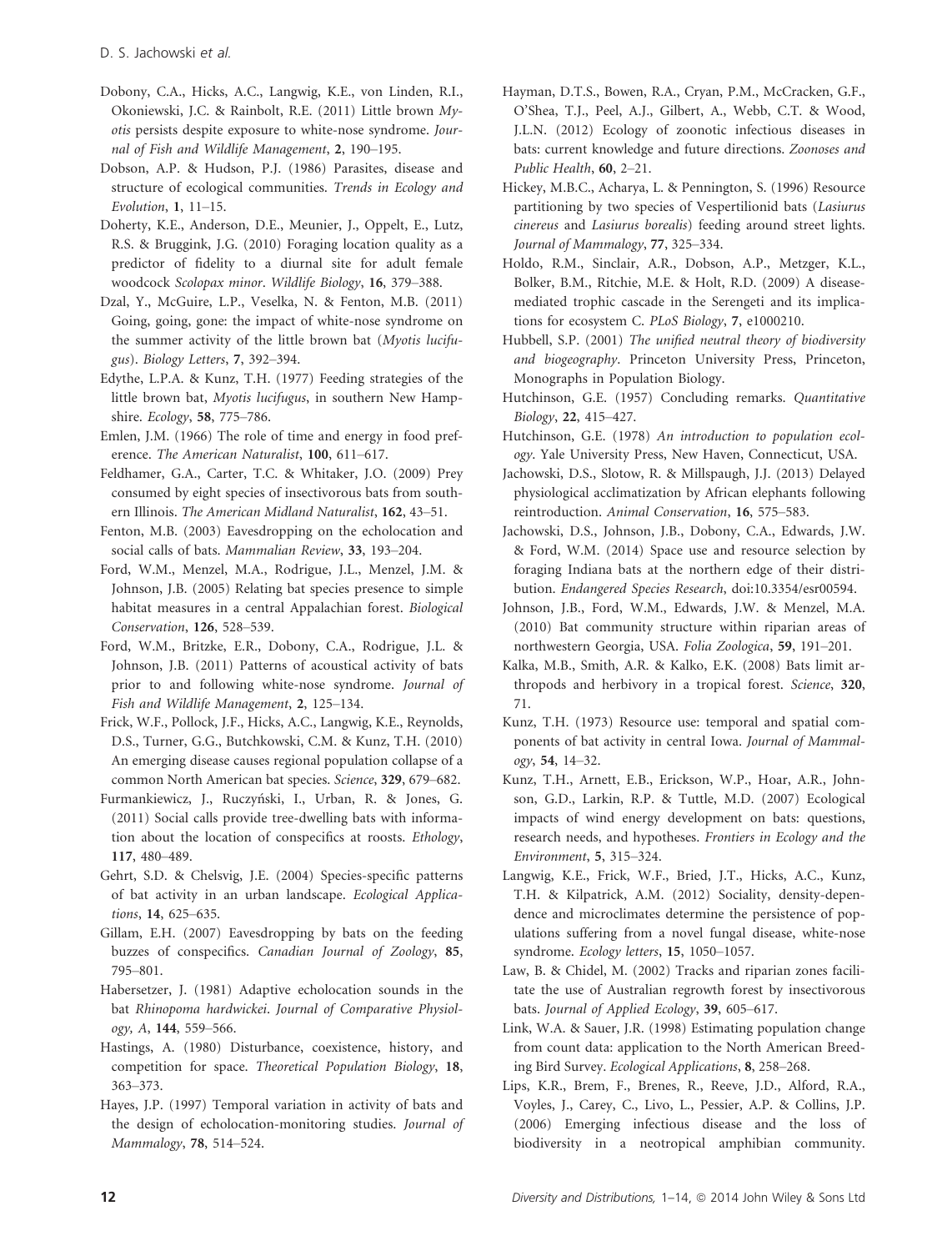Proceedings of the National Academy of Sciences USA, 103, 3165–3170.

- Littell, R.C., Milliken, G.A., Stroup, W.W., Wolfinger, R.D. & Schabenberger, O. (2006) SAS for mixed models. SAS Institute, Cary, NC, USA.
- MacKenzie, D.I., Nichols, J.D., Royle, J.A., Pollock, K.H., Hines, J.E. & Bailey, L.L. (2006) Occupancy estimation and modeling: inferring patterns and dynamics of species occurrence. Elsevier, San Diego.
- Menzel, J.M., Menzel, M.A., Kilgo, J.C., Ford, W.M., Edwards, J.W. & McCracken, G.F. (2005a) Effect of habitat and foraging height on bat activity in the coastal plain of South Carolina. Journal of Wildlife Management, 69, 235–245.
- Menzel, J.M., Ford, W.M., Menzel, M.A., Carter, T., Gardner, J.E., Garner, J.D. & Hofmann, J.E. (2005b) Research Notes: summer habitat use and home-range analysis of the endangered Indiana bat. Journal of Wildlife Management, 69, 430–436.
- Necknig, V. & Zahn, A. (2011) Between-species jamming avoidance in Pipistrelles? Journal of Comparative Physiology A, 197, 469–473.
- Newman, T.J., Baker, P.J., Simcock, E., Saunders, G., White, P.C.L. & Harris, S. (2003) Changes in red fox habitat preference and rest site fidelity following a disease-induced population decline. Acta Theriologica, 48, 79–91.
- Nicholls, B. & Racey, P. (2006) Habitat selection as a mechanism of resource partitioning in two cryptic bat species Pipistrellus pipistrellus and Pipistrellus pygmaeus. Ecography, 29, 697–708.
- O'Farrell, M.J. & Gannon, W.L. (1999) A comparison of acoustic versus capture techniques for the inventory of bats. Journal of Mammalogy, 80, 24–30.
- Owen, S.F., Menzel, M.A., Edwards, J.W., Ford, W.M., Menzel, J.M., Chapman, B.R., Wood, P.B. & Miller, K.V. (2004) Bat activity in harvested and intact forest stands in the Allegheny Mountains. Northern Journal of Applied Forestry, 21, 154–159.
- Patterson, B.D., Willing, M.R. & Stevens, R.D. (2003) Trophic strategies, niche partitioning, and patterns of ecological organization. Bat ecology (ed. by T.H. Kunz and M.B. Fenton), pp. 536–579. University of Chicago Press, Chicago.
- Ratcliffe, J.M., Hofstede, H.M., Avila-Flores, R., Fenton, M.B., McCracken, G., Biscardi, S., Blasko, J., Gillam, G., Orprecio, J. & Spanjer, G. (2004) Conspecifics influence call design in the Brazilian free-tailed bat, Tadarida brasiliensis. Canadian Journal of Zoology, 82, 966–971.
- Ray, D.A., Pagan, H.J., Thompson, M.L. & Stevens, R.D. (2007) Bats with hATs: evidence for recent DNA transposon in genus Myotis. Molecular Biology and Evolution, 24, 632–639.
- Razgour, O., Korine, C. & Saltz, D. (2011) Does interspecific competition drive patterns of habitat use in desert bat communities? Oecologia, 167, 493–502.
- Reith, C.C. (1980) Shifts in times of activity by Lasionycteris noctivagans. Journal of Mammalogy, 61, 104–108.
- Ricklefs, R.E. (1990) Ecology, 3rd edn. W.H. Freeman, New York.
- van Riper, C., III, van Riper, S.G., Goff, M.L. & Laird, M. (1986) The epizootiology and ecological significance of malaria in Hawaiian land birds. Ecological Monographs, 56, 327–344.
- Rodhouse, T.J., Vierling, K.T. & Irvine, K.M. (2011) A practical sampling design for acoustic surveys of bats. The Journal of Wildlife Management, 75, 1094–1102.
- Rogers, D.S., Belk, M.C., González, M.W. & Coleman, B.L. (2006) Patterns of habitat use by bats along a riparian corridor in northern Utah. The Southwestern Naturalist, 51, 52–58.
- Rolseth, S.L., Koehler, C.E. & Barclay, R.M. (1994) Differences in the diets of juvenile and adult hoary bats, Lasiurus cinereus. Journal of Mammalogy, 75, 394–398.
- Saunders, M.B. & Barclay, R.M.R. (1992) Eco-morphology of insectivorous bats: a test of predictions using two morphologically similar species. Ecology, 73, 1335–1345.
- Scheibling, R. (1986) Increased macroalgal abundance following mass mortalities of sea urchins (Strongylocentrotus droebachiensis) along the Atlantic coast of Nova Scotia. Oecologia, 68, 186–198.
- Schoener, T.W. (1983) Field experiments on interspecific competition. The American Naturalist, 122, 240–285.
- Schoener, T.W. (1986) Resource partitioning. Community ecology. Pattern and process (ed. by J. Kikkawa and D.J. Anderson), pp. 91–126. Blackwell Scientific Publications, Victoria.
- Schöner, C.R., Schöner, M.G. & Kerth, G. (2010) Similar is not the same: social calls of conspecifics are more effective in attracting wild bats to day roosts than those of other bat species. Behavioral Ecology and Sociobiology, 64, 2053–2063.
- Shorrocks, B., Rosewell, J., Edwards, K. & Atkinson, W. (1984) Interspecific competition is not a major organizing force in many insect communities. Nature, 310, 310–312.
- Siemers, B.M. & Schnitzler, H.U. (2004) Echolocation signals reflect niche differentiation in five sympatric congeneric bat species. Nature, 429, 657–661.
- Siemers, B.M. & Swift, S.M. (2006) Differences in sensory ecology contribute to resource partitioning in the bats Myotis bechsteinii and Myotis nattereri (Chiroptera: Vespertilionidae). Behavioral Ecology and Sociobiology, 59, 373–380.
- Smith, R.L. (1966) Ecology and field biology. Harper and Row, New York, NY.
- Stewart, A.J.A. (1996) Interspecific competition reinstated as an important force structuring insect herbivore communities. Trends in Ecology and Evolution, 11, 233–234.
- Thogmartin, W.E., Sanders-Reed, C.A., Szymanski, J.A., McKann, P.C., Pruitt, L., King, R.A., Runge, M.C. & Russell, R.E. (2013) White-nose syndrome is likely to extirpate the endangered Indiana bat over large parts of its range. Biological Conservation, 160, 162–172.
- Thompson, W.L. (2002) Towards reliable bird surveys: accounting for individuals present but not detected. The Auk, 119, 18–25.
- Tilman, D. (1982) Resource Competition and Community Structure. Monographs in Population Biology. Princeton University Press, Princeton.